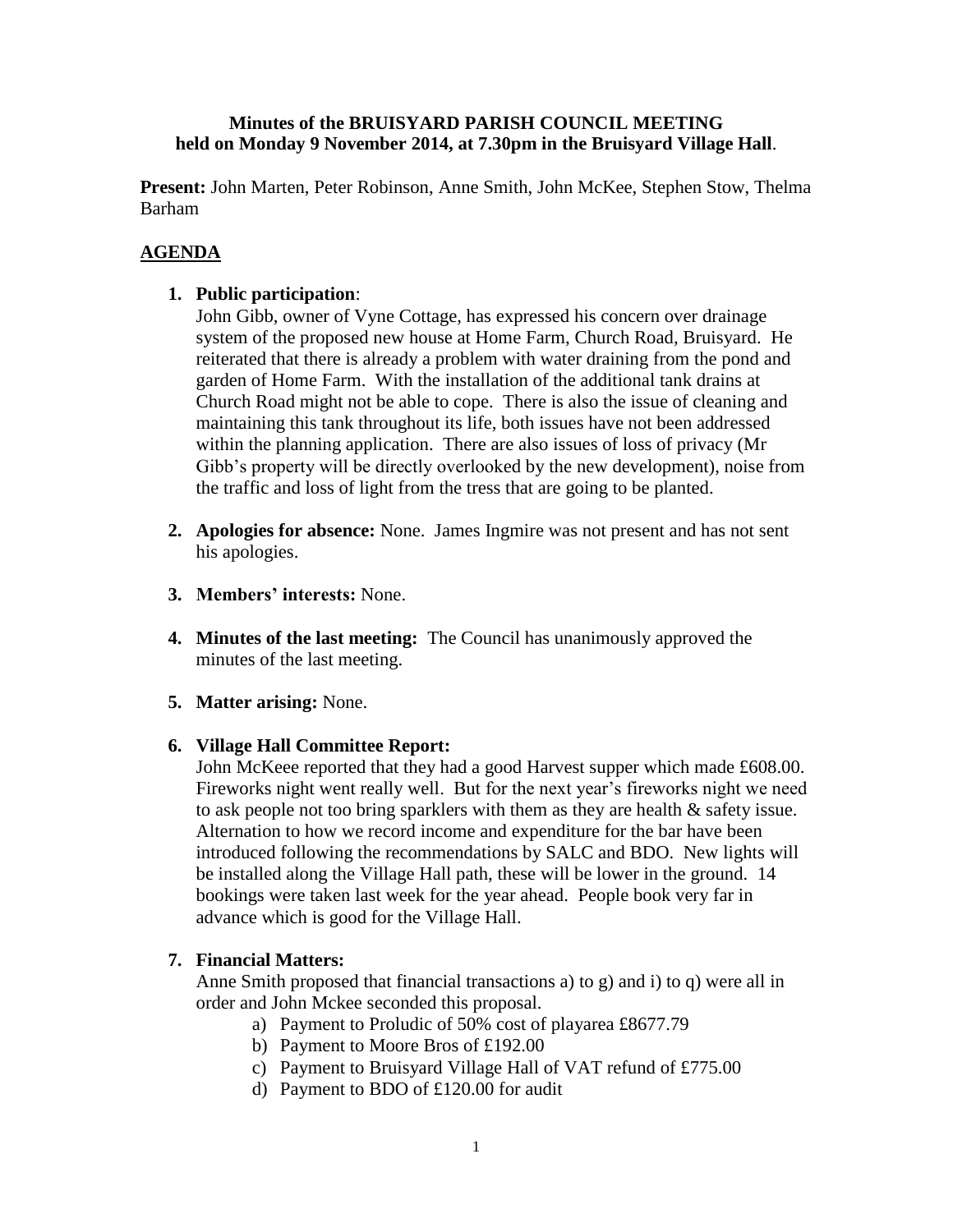- e) Payment to Anne Smith of £22.00 for cartridges
- f) Payment to John Marten of £240.00 for grass cutting
- g) Payment to Geoff Rogers of £112.50 for hedge cutting
- i) Payment to T McKee of £20.00 for cleaning
- j) Payment to Tesco of £33.90
- k) Payment to E-ON of £34.17
- l) Payment to Waveney Security of £176.40
- m) Payment to E-ON of £25.69
- n) Payment to Waveney Security of £176.40
- o) Payment to T McKee of £20.00 for cleaning
- p) Payment to E-ON of £77.78
- q) Payment to Essex & Suffolk Water of £35.33
- h) It has been agreed that Parish Council will commit to 3 year long term undertaking for the Parish Council insurance which will result in annual payment of £211.89. Village Hall insurance has gone up from £522.73 in 2014 to £538.41 in 2015. It has been agreed by the Councillor to pay this premium for 2015.
- r) At the last statement the Parish Council current account held £11957.87, the deposit account held £482.34 and the Village Hall account held £9748.32

The Clerk has requested a contribution towards a laptop computer as her present one is no longer fit for purpose (item 7b)). Anne Smith has taken tax advice and a donation would have tax implications for the Clerk but the Parish Council could purchase a laptop and the VAT would be reclaimable. The laptop would be the property of the Parish Council, to be used for Parish Council business and only limited personal use. It would be returned to the Parish Council if the Clerk gave up the job.

Stephen Stow proposed that a laptop valued up to £350 be purchased for the Clerk with the above conditions and Peter Robinson seconded this proposal and all agreed.

John McKee proposed that it will be in order to pay Ian Moore  $\pounds 160 + VAT$  for digging out he ditch in the park and to pay Proludic  $£14,463 + VAT$  for the play equipment once it is installed. Stephen Stow seconded this proposal and all agreed.

The 3 Church boys cut the hedge on the east side of the Park and removed all growth in the ditch before it was dug out. Peter Robinson proposed paying them £100 for the job and Anne Smith seconded this. A cheque was written out to their mother to distribute between them.

**8. Litter Pick:** This years litter pick has been missed but it was agreed to carry out one in the spring. In the meantime any litter seen in the village could be picked up.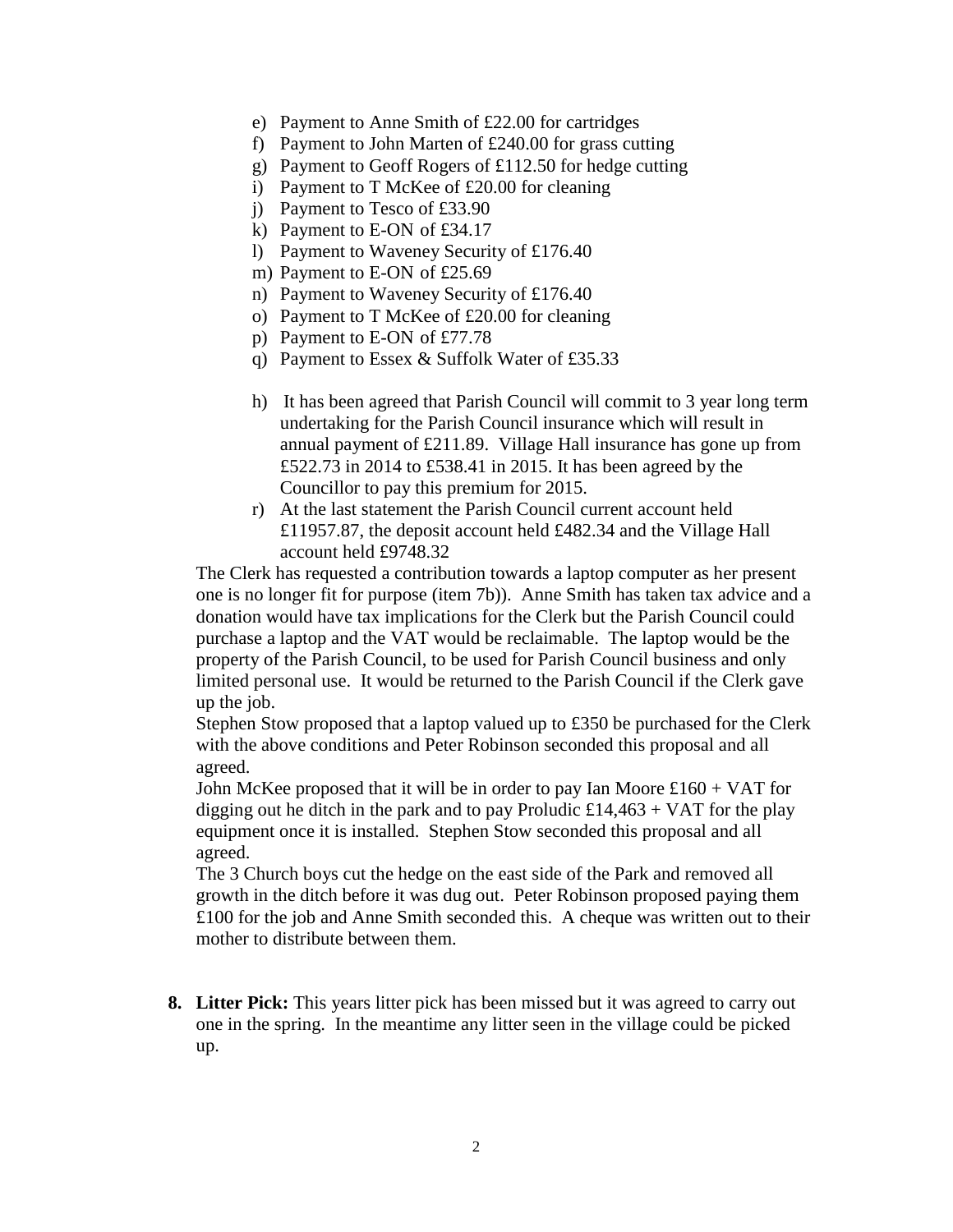- **9. Neighbourhood Planning:** SCDC planning department has contacted the Clerk with details of a consultation plan with each village. The boundary map and other details have been circulated. The members agreed to that Steven Stow Anne Smith, Peter Robinson and Thelma Barham meet to discus the material sent and what implication it has for the village before arranging a meeting with SCDC.
- **10. Neighbourhood Watch:** John Marten wished to give up being the neighbourhood watch representative and asked for the position to be advertised in the next newsletter
- **11. Licencing application for Bruisyard Barn:** Reference DC/14/2697/VOC, variation of condition 17 re hours of use to allow the use of the function room Sunday to Thursday until 12:30, for a maximum of 24 times a year and no more than twice in the same month.

John Marten excused himself, handed over the chair to Stephen Stow and left the room. Paul Rous was asked to speak:- The premises are run on an exclusive basis with the aim of only holding 30 to 40 weddings a year. Last year they held 37 weddings and 100 events in total. One resident of Bruisyard has complained about activities at the Barn and they now only empty bottles when required and not after 11:00 pm, they have also fitted a volume control behind the bar to stop excessive noise from bands and discos. He and his staff make regular patrols of the village to ensure that disturbance is keep to a minimum during an event. Clients wishing to hold their weddings on a weekday have expressed the wish to have the extended hours proposed in the application and other venues in the area have been granted similar opening hours. Probably they will host about 7 mid week weddings a year. When asked Paul Rous told the Members that they do not usually have a pay bar and the serving of alcoholic drink was controlled by the event manager and bar closing time was at her discretion. He also said they have about 17 weddings booked for 2015, some of which are midweek. He was asked to remember that there are times of the year when teenagers of the village are sitting exams and he acknowledged he was aware of this.

Anne Smith pointed out that increase levels of traffic are not relevant to the application.

The members unanimously agreed to support the extension of hours for New Years Eve, which would bring them in line with the village hall hours. It was a majority vote in favour of supporting the change of hours to 12:30 on 24 occasions for midweek events, maximum of 2 a month. Anne Smith abstained.

#### **12. Date of the next meeting:** Monday 10 November.

**13. Any other business:** It has been suggested that for ease of maintenance the trees on the west side of the park near the basketball pad be thinned out to 2 and a third fruiting native tree be planted to commemorate the work Jill Champion (Clerk for 18 years). Anne Smith will ask Sheila Sorley, her companion, if this idea meets with her approval before anything is decided.